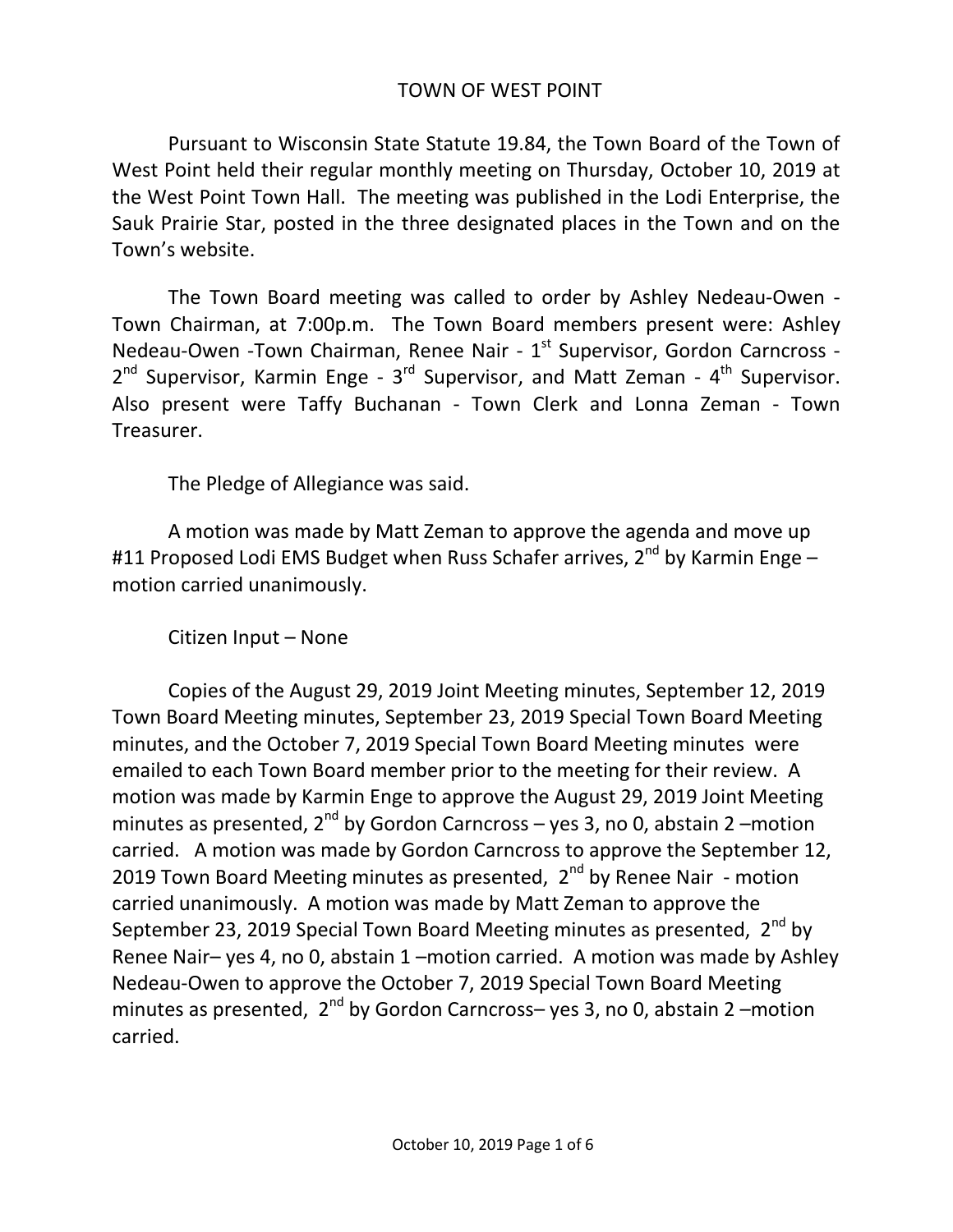Treasurer Lonna Zeman had prepared the following report: General Fund as of September 30, 2019 - \$596,214.41; Park Fund \$1,472.14; Historical Society is \$4,372.85; Ryan's Haven Escrow account is \$0.00 (Account closed 9/19/19 – funds paid to Ryan Family Development, LLC - \$3614.95), and Savannah Tree is \$1,667.81 is in a 1-year CD (matures 5/24/20). The Town Treasurer and Town Clerk reconciled the bank accounts for the month of September.

Correspondence – The Town received approved minutes from the Lodi Area EMS Commission and LAEMS Director's Report from the August 22, 2019 meeting. The Town received minutes from the Lodi Area Fire District Commission from August 14, 2019. The Town received approved minutes from the Sauk Prairie Ambulance Commission from the July 25, 2019 and August 22, 2019 meeting. The Town received "draft" minutes from the Sauk Fire District Commission's September 18, 2019 meeting. Laura Olah, CSWAB, sent an article, "EPA Unwilling to Challenge Military on Open Burning PFAS". The Wisconsin Election Committee has an Election Security Subgrant Program offering up to \$1,200.00 to all municipalities.

The bills were reviewed by each town board member prior to the town board meeting. A copy of the bills, deposits, budget for 2019 were given to each town board member for their information. A motion was made by Matt Zeman to approve Resolution #10-10-2019A and to take \$39.81 from #51403 Clerk Expense and put it in #51103 Publication and to take \$16.90 from #59900 Reserve Contingencies and put it in #54105 Humane Expense and take \$5,594.63 from 53316 Highway Reconstruction and put \$5,086.40 in 53101 Engineer Roads and put \$508.23 in #53313 Brushing 2<sup>nd</sup> by Karmin Enge – motion carried unanimously. A copy of Resolution #10-10-2019A is attached to the minutes. A motion was made by Gordon Carncross to approve paying the bills as presented, 2<sup>nd</sup> by Karmin Enge - motion carried unanimously.

Russ Schafer, LAEMS Director, presented the Lodi Area Emergency Medical Service's 2020 Proposed Operating Budget. The overall operating budget increased by 2.9% from last year's budget. The Town of West Point's assessment for 2020 will be \$17,901.53. A motion was made by Matt Zeman to approve the LAEMS operating budget as presented,  $2^{nd}$  by Karmin Enge – motion carried unanimously.

Reports:

Town Park Committee – no report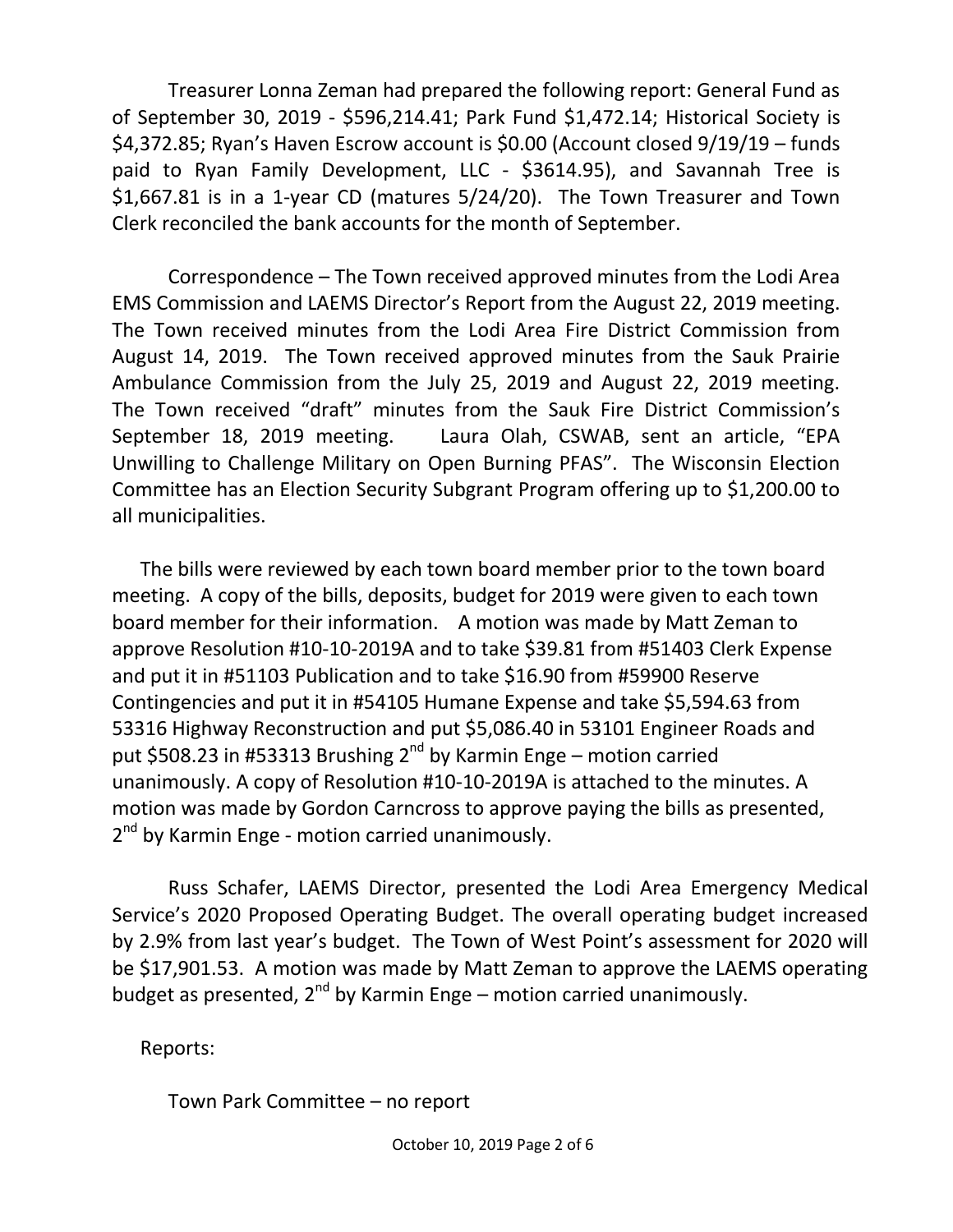Lodi Fire Commission – Renee Nair reported there was a meeting on October 9, 2019 and the pad for the front of the building will not be able to be done until the spring.

 Sauk Fire District – Matt Zeman reported they are in need of firemen and the 2020 Budget went up 3.5%.

Plan Commission – Gordon Carncross reported the Plan Commission decided not to act on a request to release an easement on a property on Pleasant View Park Road until a Certified Survey Map is submitted. Jim Grothman gave an informal presentation for a concept plan for a subdivision on Fjord Road.

Sauk EMS Committee – no report

Transfer Site Report – Matt Zeman reported there didn't seem to be any issues with the construction dumpsters.

Lodi EMS Committee – Karmin Enge reported the EMS finished their budget at the last meeting.

Open Space Committee – no report

Columbia County Report – no report

Fish, Crystal and Mud Lake District/Pumping – no report

Broadband Committee – no report

Andy Zimmer, Town Engineer is putting together the bid package together for the Emergency Bid Project for the East/West portion of Schoepp Road and will also put together a bid package together for the West end of Schoepp Road where it meets Barta Road. The engineer will meet with the Board members at Schoepp Road to go over the project when he has the project ready.

Ali Steinmetz, N898 Club Circle Drive, Prairie du Sac, came to the meeting to make a statement about her flooded yard, but she had to leave before we reached the agenda item.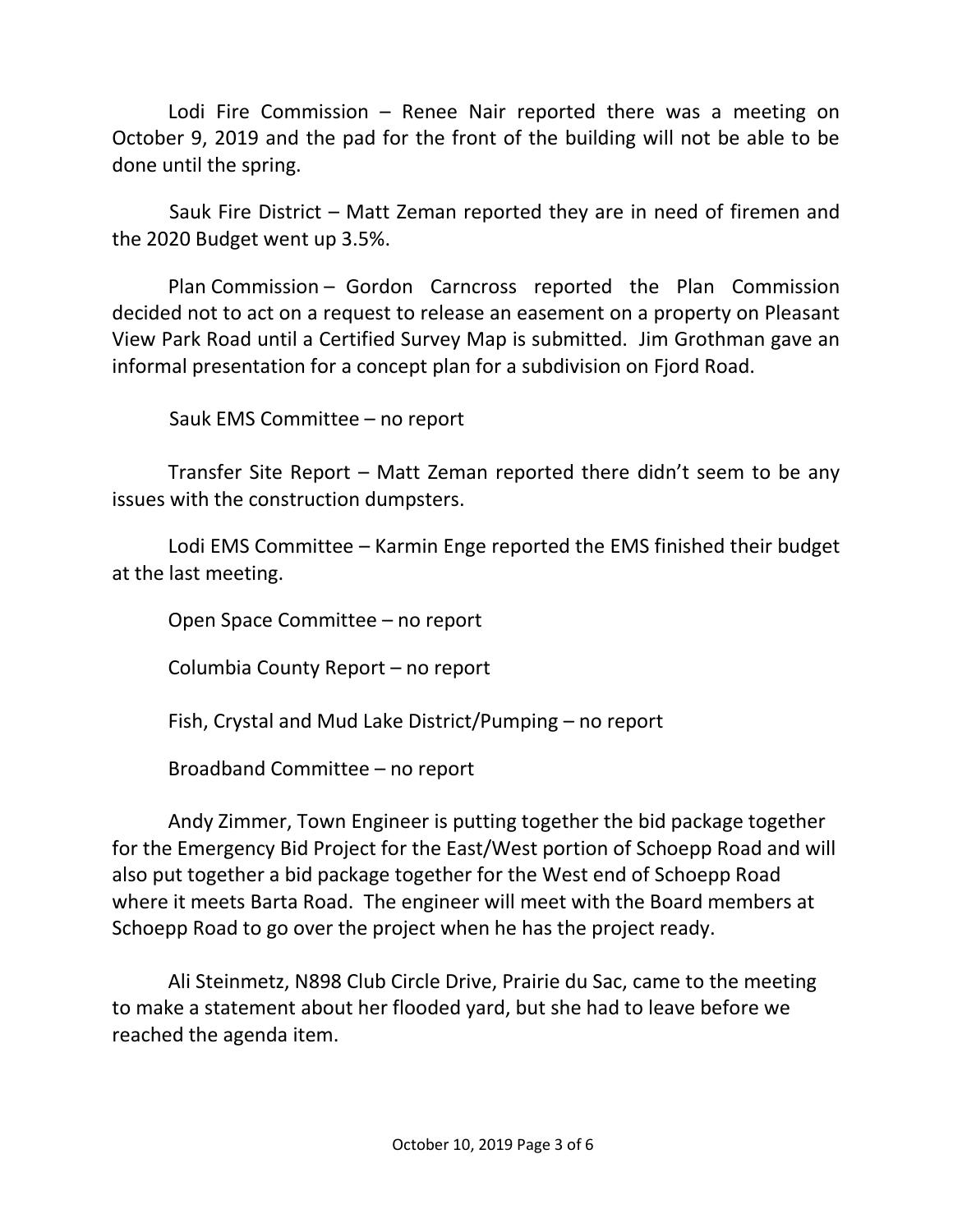An Emergency Temporary Driveway Permit was issued to Dale Schoepp, N586 Schoepp Road, Sauk City, so they can access the property because of the flooding from Crystal Lake, no fee was charged.

The Town has received reports of the boat landing at Pleasant View Park Road is deteriorating. A motion was made by Matt Zeman that if a resident wants to make repairs of the boat landing at no cost to the Town, they have permission to do so,  $2^{nd}$  by Renee Nair – motion carried unanimously.

The Town has received calls from residents regarding trees in the right-ofway they would like the Town to remove. The Town's money for brushing this year has been exhausted. The Town attorney advised the Town he did not feel the Town could not be held liable for the trees in the right-of-way.

The Town was asked to come up with a price for the "spite strip" on Fjord Road. The cost of the Fjord Road Project was about \$114,000.00. A motion was made by Matt Zeman to take the total cost of the Fjord Project divided by the total distance times 1100 divided by 2 times 2, for a price of about \$38,000.00 for the "spite strip",  $2^{nd}$  by Renee Nair – motion carried unanimously.

The Town received the Lodi Area Fire Department 2020 Proposed Operating Budget. The overall operating budget increased by 2.7% from last year's budget. The Town of West Point's assessment for 2020 will be \$20,143.10. A motion was made by Matt Zeman to approve the LAFD operating budget as presented and authorize the Town Chair to approve the adjustment of \$885.00 for Building  $-$ Storage Unit Rental, if the other municipalities also changed the budget to include it, 2<sup>nd</sup> by Karmin Enge – motion carried unanimously.

Lonna Zeman needs any information the Town Board wants to include in the Tax Newsletter before November 1, 2019 so she can get it ready.

A motion was made by Matt Zeman to have a special meeting to work on the budget on October 30, 2019 at 6:00pm,  $2^{nd}$  by Renee Nair – motion carried unanimously.

A motion was made by Matt Zeman to have a public hearing for the 2020 budget and Special Town Meeting of the Electors to approve the levy on November 14, 2019 at 700pm with the regular Town Board meeting immediately following,  $2^{nd}$  by Renee Nair – motion carried unanimously.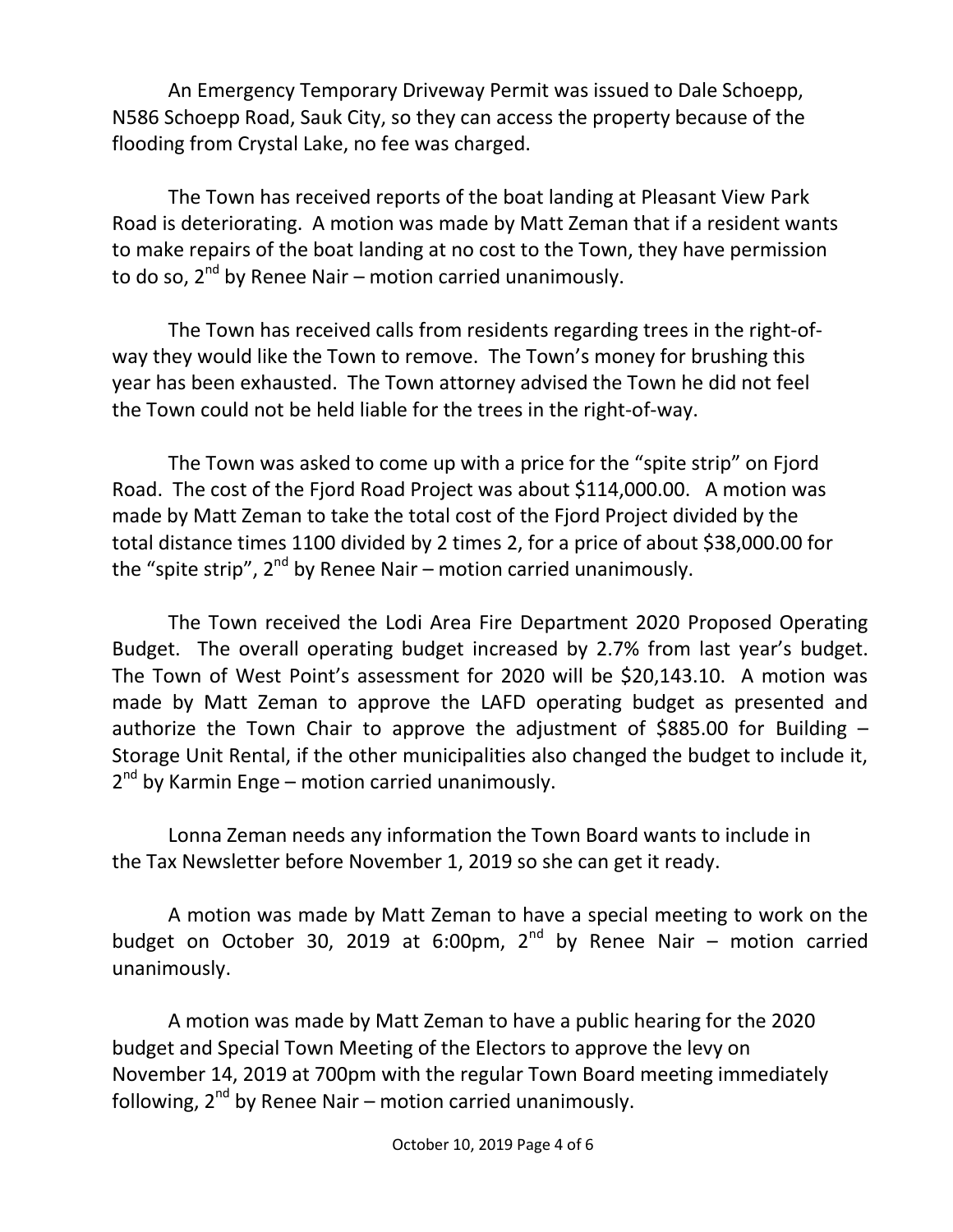The Open Space Committee and Park Committee agenda item was tabled.

The Town of Lodi, City of Lodi, and Town of West Point signed the revised LAFD & LAEMS Intergovernmental Agreements. The Town of Lodi would like a couple of concerns with the new agreements to be discussed in the next six months.

Emergency Response Plan was tabled.

The next regular town board meeting will be on Thursday, November 14, 2019 at 7:00pm, on the agenda is: Town roads, Emergency Response Plan, West Point Area Historical Society Annual Report, and any other business that can be legally added to the agenda.

A motion was made by Karmin Enge to adjourn the October 10, 2019 Town Board meeting at 10:20pm,  $2^{nd}$  by Renee Nair – motion carried unanimously.

> Respectfully Submitted By *Taffy Buchanan* Town Clerk